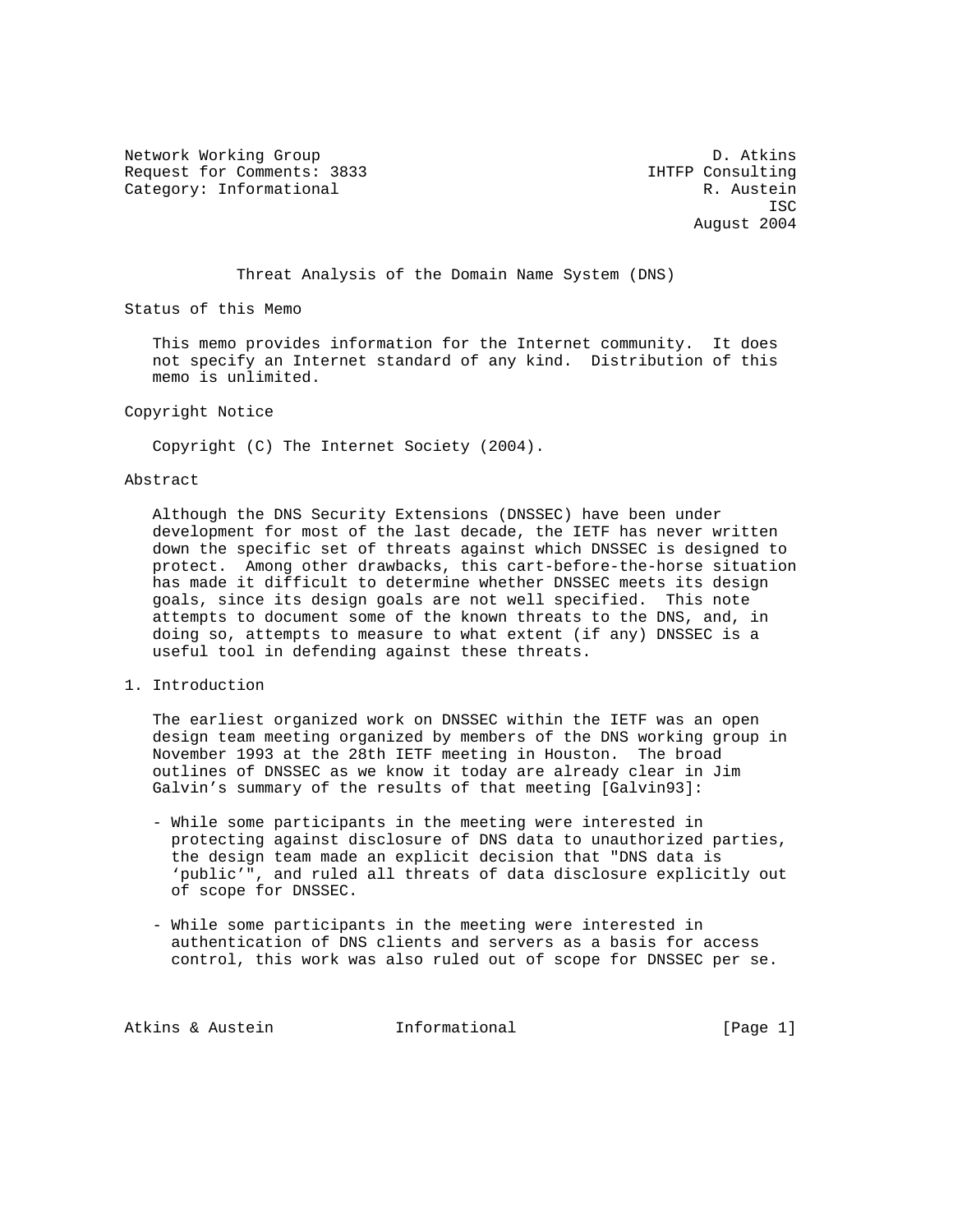- Backwards compatibility and co-existence with "insecure DNS" was listed as an explicit requirement.
- The resulting list of desired security services was 1) data integrity, and 2) data origin authentication.
- The design team noted that a digital signature mechanism would support the desired services.

 While a number of detail decisions were yet to be made (and in some cases remade after implementation experience) over the subsequent decade, the basic model and design goals have remained fixed.

 Nowhere, however, does any of the DNSSEC work attempt to specify in any detail the sorts of attacks against which DNSSEC is intended to protect, or the reasons behind the list of desired security services that came out of the Houston meeting. For that, we have to go back to a paper originally written by Steve Bellovin in 1990 but not published until 1995, for reasons that Bellovin explained in the paper's epilogue [Bellovin95].

 While it may seem a bit strange to publish the threat analysis a decade after starting work on the protocol designed to defend against it, that is, nevertheless, what this note attempts to do. Better late than never.

 This note assumes that the reader is familiar with both the DNS and with DNSSEC, and does not attempt to provide a tutorial on either. The DNS documents most relevant to the subject of this note are: [RFC1034], [RFC1035], section 6.1 of [RFC1123], [RFC2181], [RFC2308], [RFC2671], [RFC2845], [RFC2930], [RFC3007], and [RFC2535].

 For purposes of discussion, this note uses the term "DNSSEC" to refer to the core hierarchical public key and signature mechanism specified in the DNSSEC documents, and refers to TKEY and TSIG as separate mechanisms, even though channel security mechanisms such as TKEY and TSIG are also part of the larger problem of "securing DNS" and thus are often considered part of the overall set of "DNS security extensions". This is an arbitrary distinction that in part reflects the way in which the protocol has evolved (introduction of a putatively simpler channel security model for certain operations such as zone transfers and dynamic update requests), and perhaps should be changed in a future revision of this note.

Atkins & Austein **Informational** [Page 2]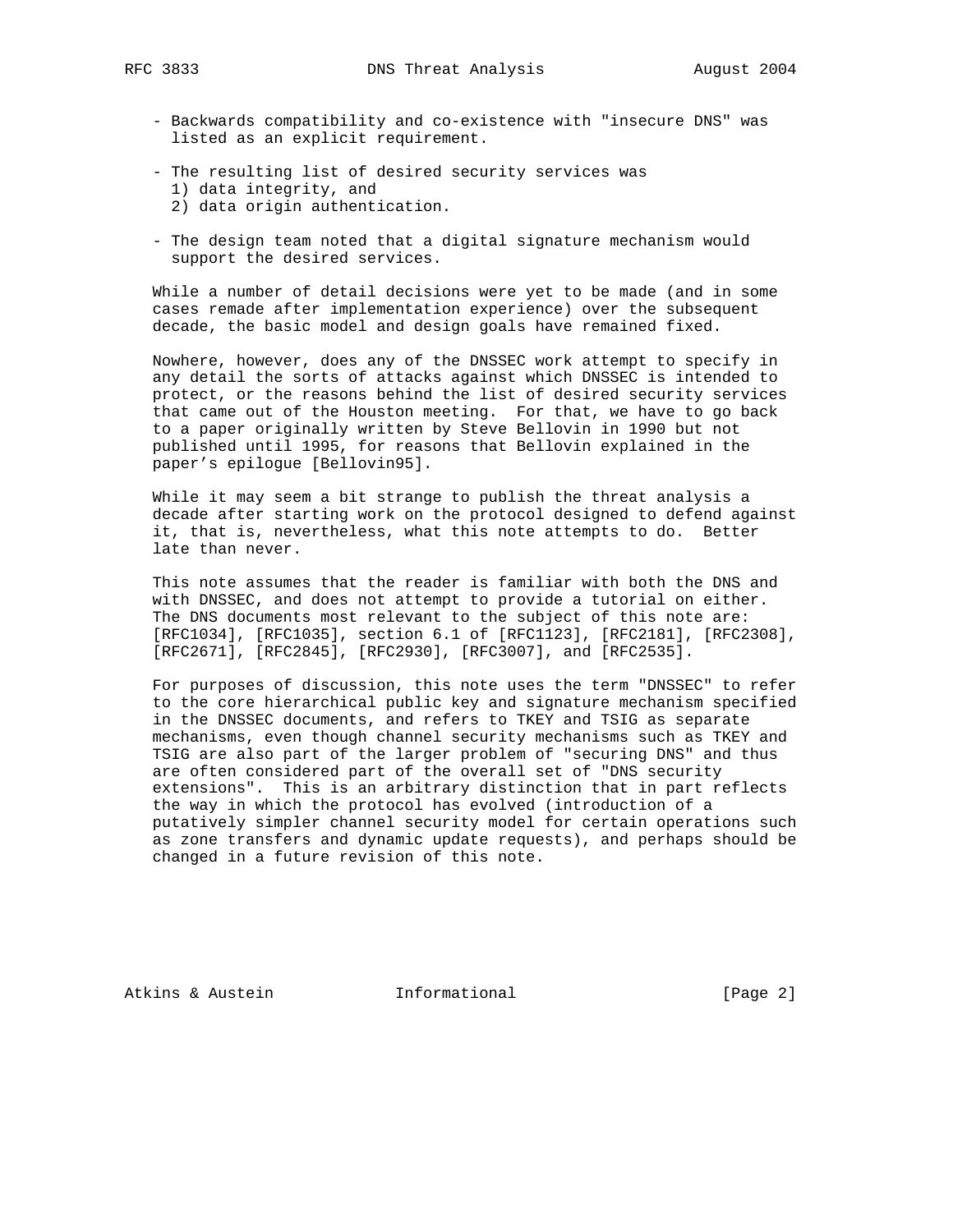# 2. Known Threats

 There are several distinct classes of threats to the DNS, most of which are DNS-related instances of more general problems, but a few of which are specific to peculiarities of the DNS protocol.

## 2.1. Packet Interception

 Some of the simplest threats against DNS are various forms of packet interception: monkey-in-the-middle attacks, eavesdropping on requests combined with spoofed responses that beat the real response back to the resolver, and so forth. In any of these scenarios, the attacker can simply tell either party (usually the resolver) whatever it wants that party to believe. While packet interception attacks are far from unique to DNS, DNS's usual behavior of sending an entire query or response in a single unsigned, unencrypted UDP packet makes these attacks particularly easy for any bad guy with the ability to intercept packets on a shared or transit network.

 To further complicate things, the DNS query the attacker intercepts may just be a means to an end for the attacker: the attacker might even choose to return the correct result in the answer section of a reply message while using other parts of the message to set the stage for something more complicated, for example, a name chaining attack (see section 2.3).

 While it certainly would be possible to sign DNS messages using a channel security mechanism such as TSIG or IPsec, or even to encrypt them using IPsec, this would not be a very good solution for interception attacks. First, this approach would impose a fairly high processing cost per DNS message, as well as a very high cost associated with establishing and maintaining bilateral trust relationships between all the parties that might be involved in resolving any particular query. For heavily used name servers (such as the servers for the root zone), this cost would almost certainly be prohibitively high. Even more important, however, is that the underlying trust model in such a design would be wrong, since at best it would only provide a hop-by-hop integrity check on DNS messages and would not provide any sort of end-to-end integrity check between the producer of DNS data (the zone administrator) and the consumer of DNS data (the application that triggered the query).

 By contrast, DNSSEC (when used properly) does provide an end-to-end data integrity check, and is thus a much better solution for this class of problems during basic DNS lookup operations.

Atkins & Austein **Informational** [Page 3]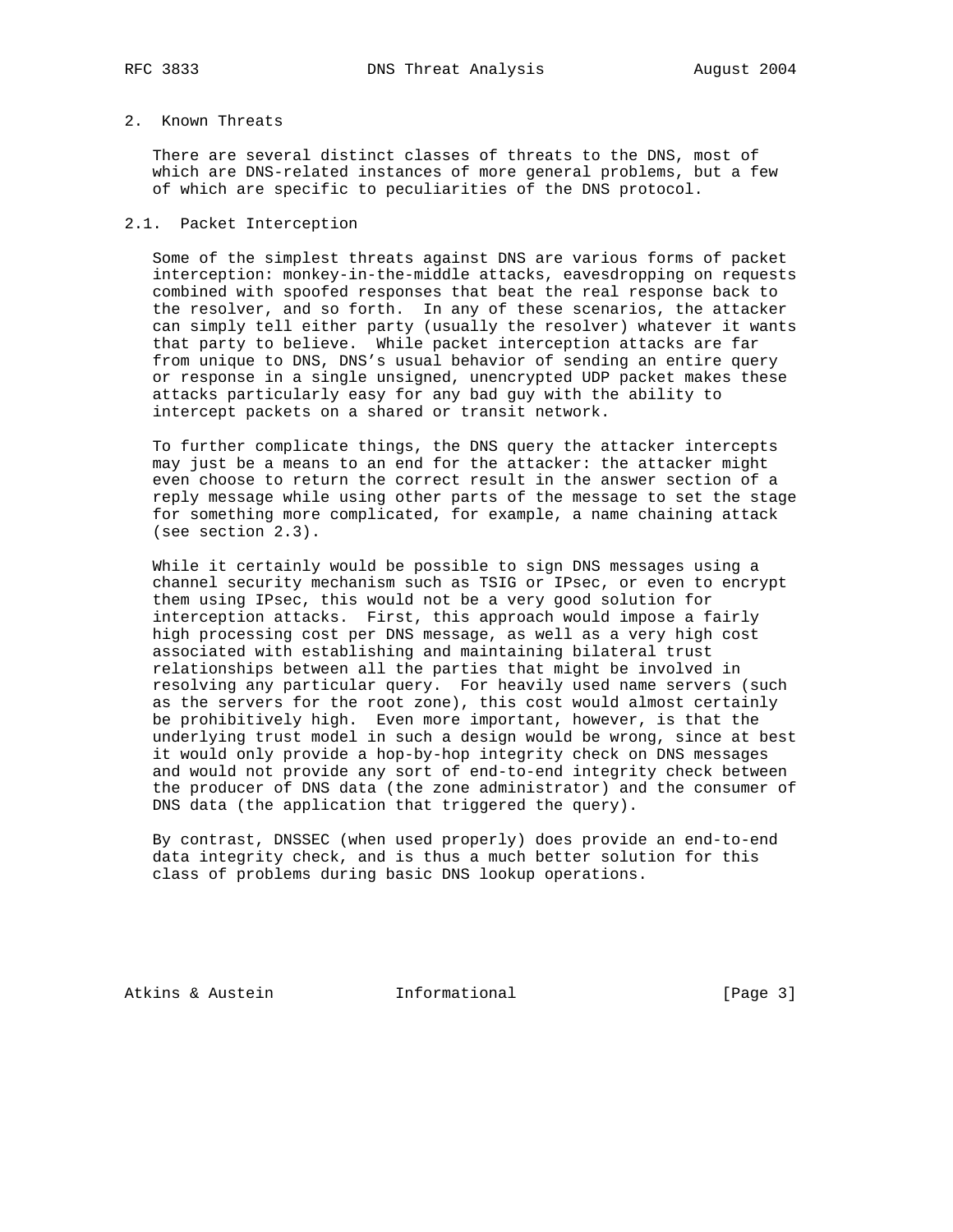TSIG does have its place in corners of the DNS protocol where there's a specific trust relationship between a particular client and a particular server, such as zone transfer, dynamic update, or a resolver (stub or otherwise) that is not going to check all the DNSSEC signatures itself.

 Note that DNSSEC does not provide any protection against modification of the DNS message header, so any properly paranoid resolver must:

- Perform all of the DNSSEC signature checking on its own,
- Use TSIG (or some equivalent mechanism) to ensure the integrity of its communication with whatever name servers it chooses to trust, or
- Resign itself to the possibility of being attacked via packet interception (and via other techniques discussed below).

## 2.2. ID Guessing and Query Prediction

 Since DNS is for the most part used over UDP/IP, it is relatively easy for an attacker to generate packets which will match the transport protocol parameters. The ID field in the DNS header is only a 16-bit field and the server UDP port associated with DNS is a well-known value, so there are only 2\*\*32 possible combinations of ID and client UDP port for a given client and server. This is not a particularly large range, and is not sufficient to protect against a brute force search; furthermore, in practice both the client UDP port and the ID can often be predicted from previous traffic, and it is not uncommon for the client port to be a known fixed value as well (due to firewalls or other restrictions), thus frequently reducing the search space to a range smaller than 2\*\*16.

 By itself, ID guessing is not enough to allow an attacker to inject bogus data, but combined with knowledge (or guesses) about QNAMEs and QTYPEs for which a resolver might be querying, this leaves the resolver only weakly defended against injection of bogus responses.

 Since this attack relies on predicting a resolver's behavior, it's most likely to be successful when the victim is in a known state, whether because the victim rebooted recently, or because the victim's behavior has been influenced by some other action by the attacker, or because the victim is responding (in a predictable way) to some third party action known to the attacker.

Atkins & Austein **Informational** [Page 4]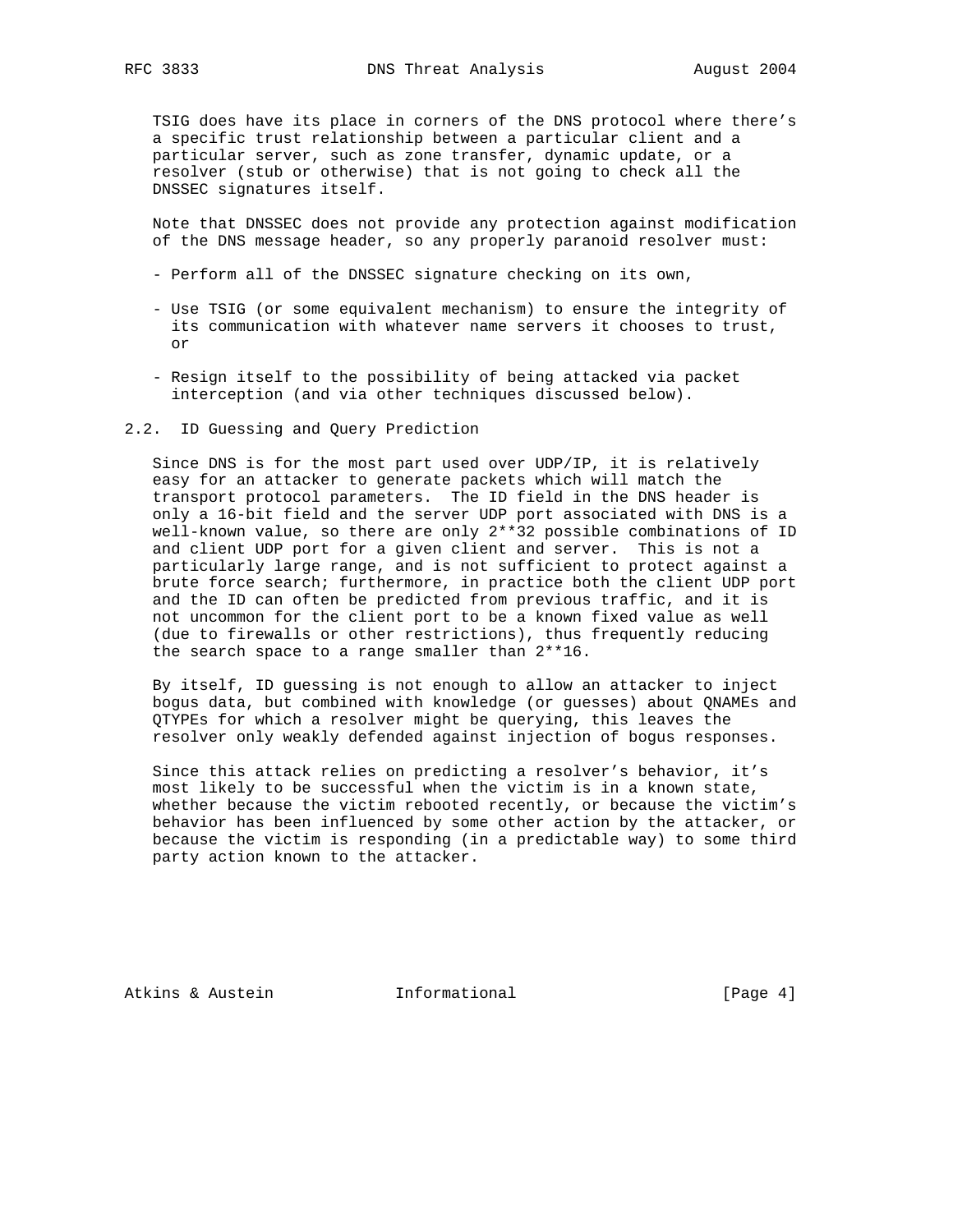This attack is both more and less difficult for the attacker than the simple interception attack described above: more difficult, because the attack only works when the attacker guesses correctly; less difficult, because the attacker doesn't need to be on a transit or shared network.

 In most other respects, this attack is similar to a packet interception attack. A resolver that checks DNSSEC signatures will be able to detect the forged response; resolvers that do not perform DNSSEC signature checking themselves should use TSIG or some equivalent mechanism to ensure the integrity of their communication with a recursive name server that does perform DNSSEC signature checking.

# 2.3. Name Chaining

 Perhaps the most interesting class of DNS-specific threats are the name chaining attacks. These are a subset of a larger class of name-based attacks, sometimes called "cache poisoning" attacks. Most name-based attacks can be partially mitigated by the long-standing defense of checking RRs in response messages for relevance to the original query, but such defenses do not catch name chaining attacks. There are several variations on the basic attack, but what they all have in common is that they all involve DNS RRs whose RDATA portion (right hand side) includes a DNS name (or, in a few cases, something that is not a DNS name but which directly maps to a DNS name). Any such RR is, at least in principle, a hook that lets an attacker feed bad data into a victim's cache, thus potentially subverting subsequent decisions based on DNS names.

 The worst examples in this class of RRs are CNAME, NS, and DNAME RRs because they can redirect a victim's query to a location of the attacker's choosing. RRs like MX and SRV are somewhat less dangerous, but in principle they can also be used to trigger further lookups at a location of the attacker's choosing. Address RR types such as A or AAAA don't have DNS names in their RDATA, but since the IN-ADDR.ARPA and IP6.ARPA trees are indexed using a DNS encoding of IPv4 and IPv6 addresses, these record types can also be used in a name chaining attack.

The general form of a name chaining attack is something like this:

 - Victim issues a query, perhaps at the instigation of the attacker or some third party; in some cases the query itself may be unrelated to the name under attack (that is, the attacker is just using this query as a means to inject false information about some other name).

Atkins & Austein **Informational** [Page 5]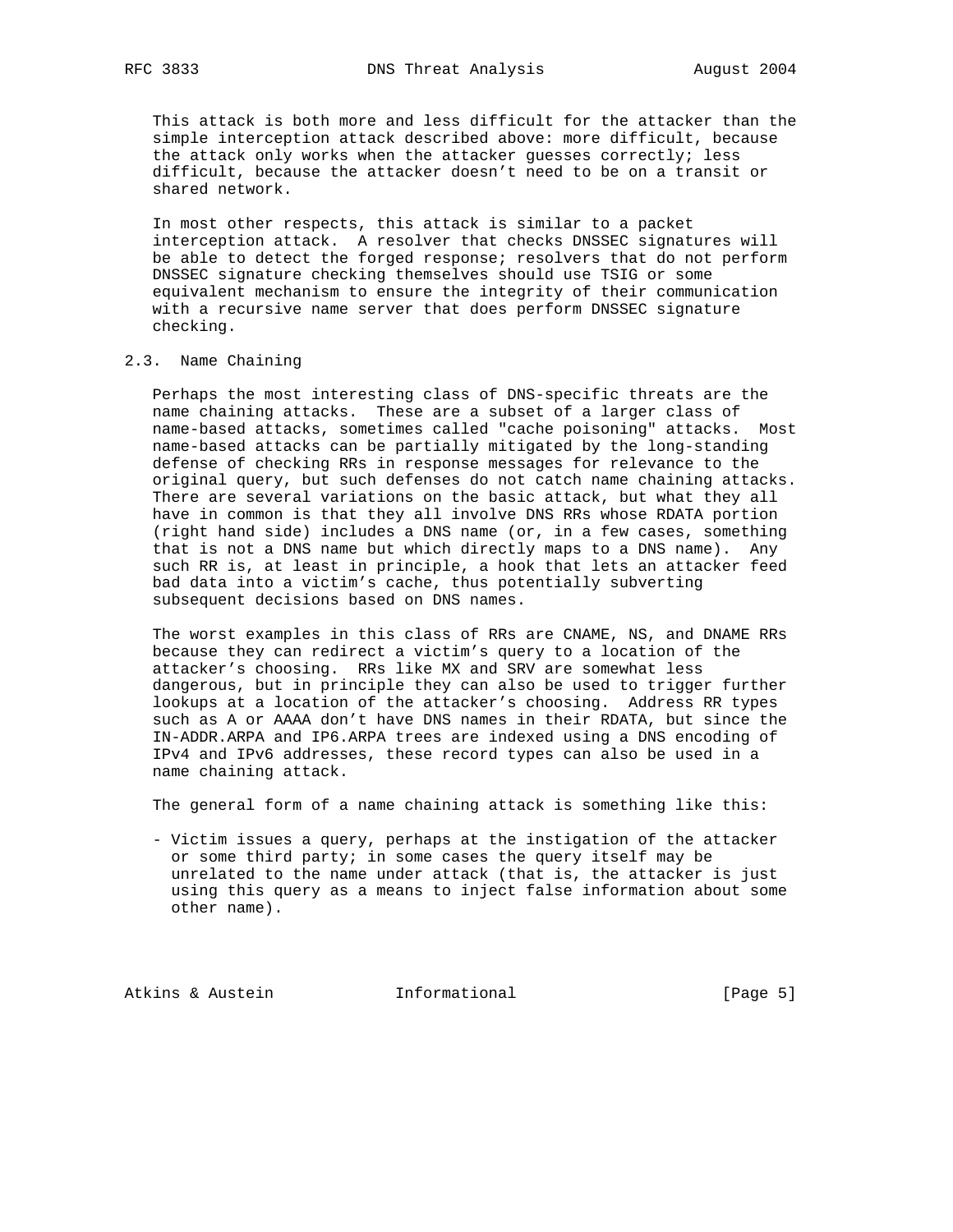- Attacker injects response, whether via packet interception, query guessing, or by being a legitimate name server that's involved at some point in the process of answering the query that the victim issued.
- Attacker's response includes one or more RRs with DNS names in their RDATA; depending on which particular form this attack takes, the object may be to inject false data associated with those names into the victim's cache via the Additional section of this response, or may be to redirect the next stage of the query to a server of the attacker's choosing (in order to inject more complex lies into the victim's cache than will fit easily into a single response, or in order to place the lies in the Authority or Answer section of a response where they will have a better chance of sneaking past a resolver's defenses).

 Any attacker who can insert resource records into a victim's cache can almost certainly do some kind of damage, so there are cache poisoning attacks which are not name chaining attacks in the sense discussed here. However, in the case of name chaining attacks, the cause and effect relationship between the initial attack and the eventual result may be significantly more complex than in the other forms of cache poisoning, so name chaining attacks merit special attention.

 The common thread in all of the name chaining attacks is that response messages allow the attacker to introduce arbitrary DNS names of the attacker's choosing and provide further information that the attacker claims is associated with those names; unless the victim has better knowledge of the data associated with those names, the victim is going to have a hard time defending against this class of attacks.

 This class of attack is particularly insidious given that it's quite easy for an attacker to provoke a victim into querying for a particular name of the attacker's choosing, for example, by embedding a link to a 1x1-pixel "web bug" graphic in a piece of Text/HTML mail to the victim. If the victim's mail reading program attempts to follow such a link, the result will be a DNS query for a name chosen by the attacker.

 DNSSEC should provide a good defense against most (all?) variations on this class of attack. By checking signatures, a resolver can determine whether the data associated with a name really was inserted by the delegated authority for that portion of the DNS name space. More precisely, a resolver can determine whether the entity that injected the data had access to an allegedly secret key whose

Atkins & Austein **Informational** [Page 6]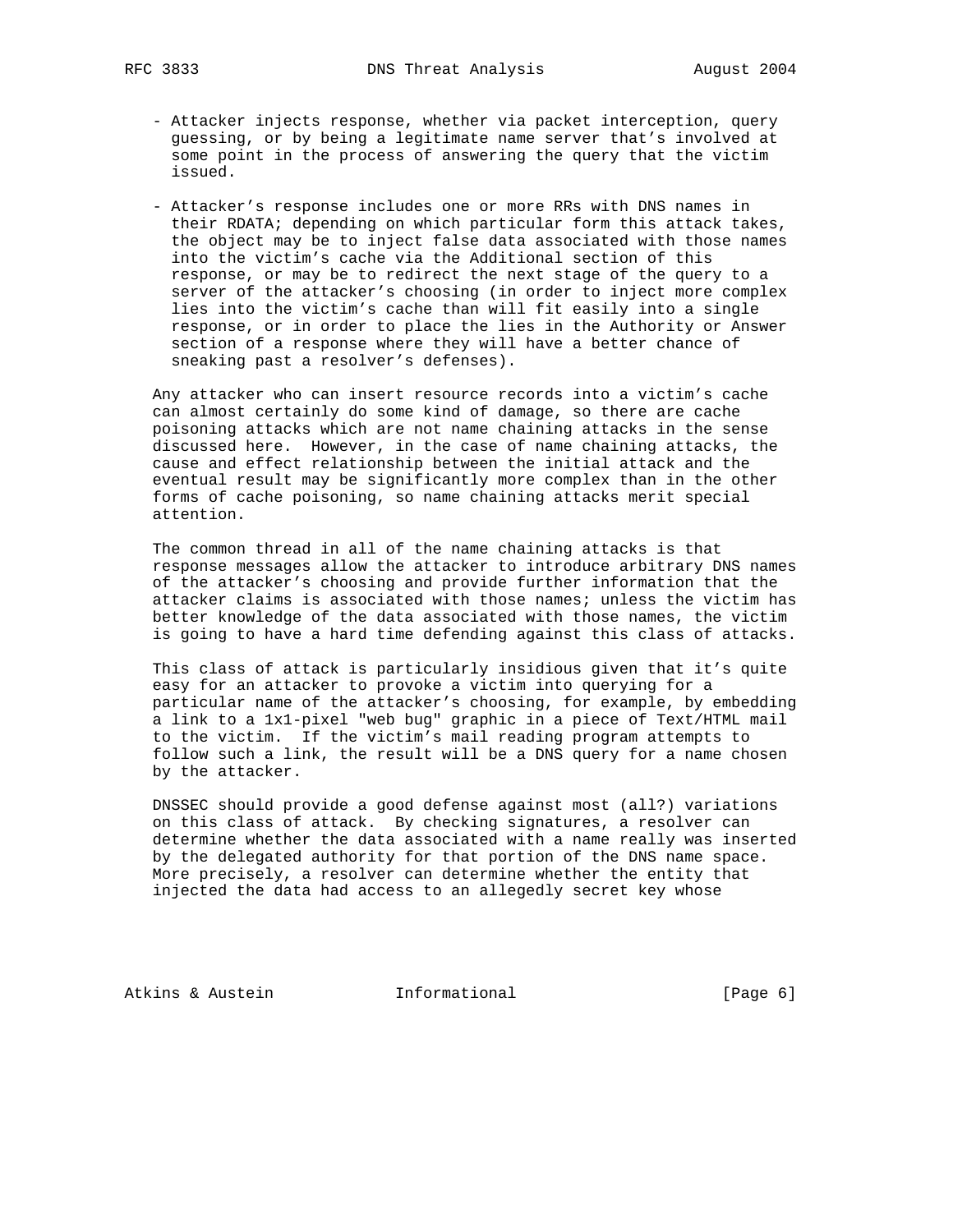corresponding public key appears at an expected location in the DNS name space with an expected chain of parental signatures that start with a public key of which the resolver has prior knowledge.

 DNSSEC signatures do not cover glue records, so there's still a possibility of a name chaining attack involving glue, but with DNSSEC it is possible to detect the attack by temporarily accepting the glue in order to fetch the signed authoritative version of the same data, then checking the signatures on the authoritative version.

### 2.4. Betrayal By Trusted Server

 Another variation on the packet interception attack is the trusted server that turns out not to be so trustworthy, whether by accident or by intent. Many client machines are only configured with stub resolvers, and use trusted servers to perform all of their DNS queries on their behalf. In many cases the trusted server is furnished by the user's ISP and advertised to the client via DHCP or PPP options. Besides accidental betrayal of this trust relationship (via server bugs, successful server break-ins, etc), the server itself may be configured to give back answers that are not what the user would expect, whether in an honest attempt to help the user or to promote some other goal such as furthering a business partnership between the ISP and some third party.

 This problem is particularly acute for frequent travelers who carry their own equipment and expect it to work in much the same way wherever they go. Such travelers need trustworthy DNS service without regard to who operates the network into which their equipment is currently plugged or what brand of middle boxes the local infrastructure might use.

 While the obvious solution to this problem would be for the client to choose a more trustworthy server, in practice this may not be an option for the client. In many network environments a client machine has only a limited set of recursive name servers from which to choose, and none of them may be particularly trustworthy. In extreme cases, port filtering or other forms of packet interception may prevent the client host from being able to run an iterative resolver even if the owner of the client machine is willing and able to do so. Thus, while the initial source of this problem is not a DNS protocol attack per se, this sort of betrayal is a threat to DNS clients, and simply switching to a different recursive name server is not an adequate defense.

 Viewed strictly from the DNS protocol standpoint, the only difference between this sort of betrayal and a packet interception attack is that in this case the client has voluntarily sent its request to the

Atkins & Austein **Informational** [Page 7]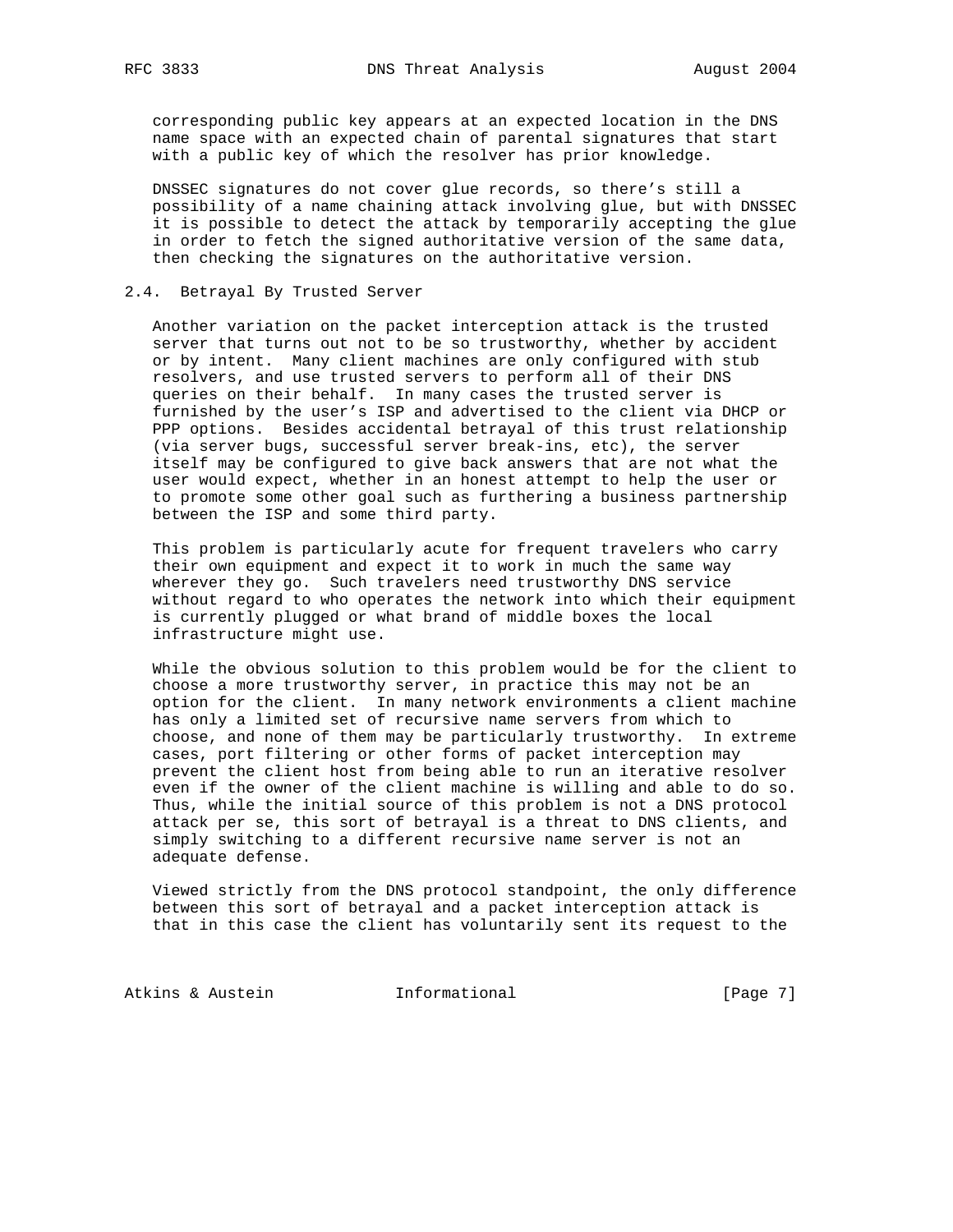attacker. The defense against this is the same as with a packet interception attack: the resolver must either check DNSSEC signatures itself or use TSIG (or equivalent) to authenticate the server that it has chosen to trust. Note that use of TSIG does not by itself guarantee that a name server is at all trustworthy: all TSIG can do is help a resolver protect its communication with a name server that it has already decided to trust for other reasons. Protecting a resolver's communication with a server that's giving out bogus answers is not particularly useful.

 Also note that if the stub resolver does not trust the name server that is doing work on its behalf and wants to check the DNSSEC signatures itself, the resolver really does need to have independent knowledge of the DNSSEC public key(s) it needs in order to perform the check. Usually the public key for the root zone is enough, but in some cases knowledge of additional keys may also be appropriate.

 It is difficult to escape the conclusion that a properly paranoid resolver must always perform its own signature checking, and that this rule even applies to stub resolvers.

## 2.5. Denial of Service

 As with any network service (or, indeed, almost any service of any kind in any domain of discourse), DNS is vulnerable to denial of service attacks. DNSSEC does not help this, and may in fact make the problem worse for resolvers that check signatures, since checking signatures both increases the processing cost per DNS message and in some cases can also increase the number of messages needed to answer a query. TSIG (and similar mechanisms) have equivalent problems.

 DNS servers are also at risk of being used as denial of service amplifiers, since DNS response packets tend to be significantly longer than DNS query packets. Unsurprisingly, DNSSEC doesn't help here either.

# 2.6. Authenticated Denial of Domain Names

 Much discussion has taken place over the question of authenticated denial of domain names. The particular question is whether there is a requirement for authenticating the non-existence of a name. The issue is whether the resolver should be able to detect when an attacker removes RRs from a response.

 General paranoia aside, the existence of RR types whose absence causes an action other than immediate failure (such as missing MX and SRV RRs, which fail over to A RRs) constitutes a real threat. Arguably, in some cases, even the absence of an RR might be

Atkins & Austein **Informational Informational** [Page 8]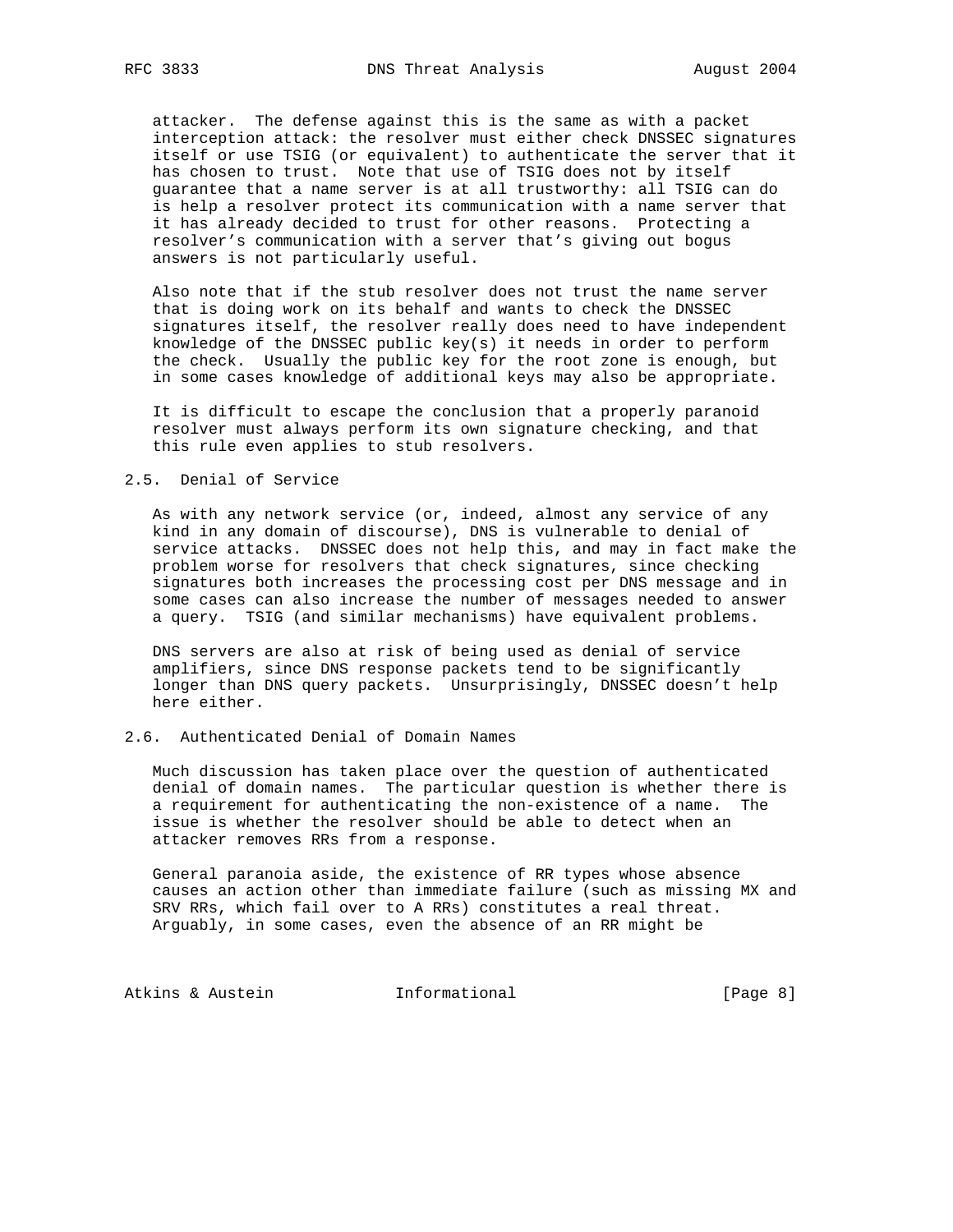considered a problem. The question remains: how serious is this threat? Clearly the threat does exist; general paranoia says that some day it'll be on the front page of some major newspaper, even if we cannot conceive of a plausible scenario involving this attack today. This implies that some mitigation of this risk is required.

 Note that it's necessary to prove the non-existence of applicable wildcard RRs as part of the authenticated denial mechanism, and that, in a zone that is more than one label deep, such a proof may require proving the non-existence of multiple discrete sets of wildcard RRs.

 DNSSEC does include mechanisms which make it possible to determine which authoritative names exist in a zone, and which authoritative resource record types exist at those names. The DNSSEC protections do not cover non-authoritative data such as glue records.

#### 2.7. Wildcards

 Much discussion has taken place over whether and how to provide data integrity and data origin authentication for "wildcard" DNS names. Conceptually, RRs with wildcard names are patterns for synthesizing RRs on the fly according to the matching rules described in section 4.3.2 of RFC 1034. While the rules that control the behavior of wildcard names have a few quirks that can make them a trap for the unwary zone administrator, it's clear that a number of sites make heavy use of wildcard RRs, particularly wildcard MX RRs.

 In order to provide the desired services for wildcard RRs, we need to do two things:

- We need a way to attest to the existence of the wildcard RR itself (that is, we need to show that the synthesis rule exists), and
- We need a way to attest to the non-existence of any RRs which, if they existed, would make the wildcard RR irrelevant according to the synthesis rules that govern the way in which wildcard RRs are used (that is, we need to show that the synthesis rule is applicable).

 Note that this makes the wildcard mechanisms dependent upon the authenticated denial mechanism described in the previous section.

 DNSSEC includes mechanisms along the lines described above, which make it possible for a resolver to verify that a name server applied the wildcard expansion rules correctly when generating an answer.

Atkins & Austein **Informational** [Page 9]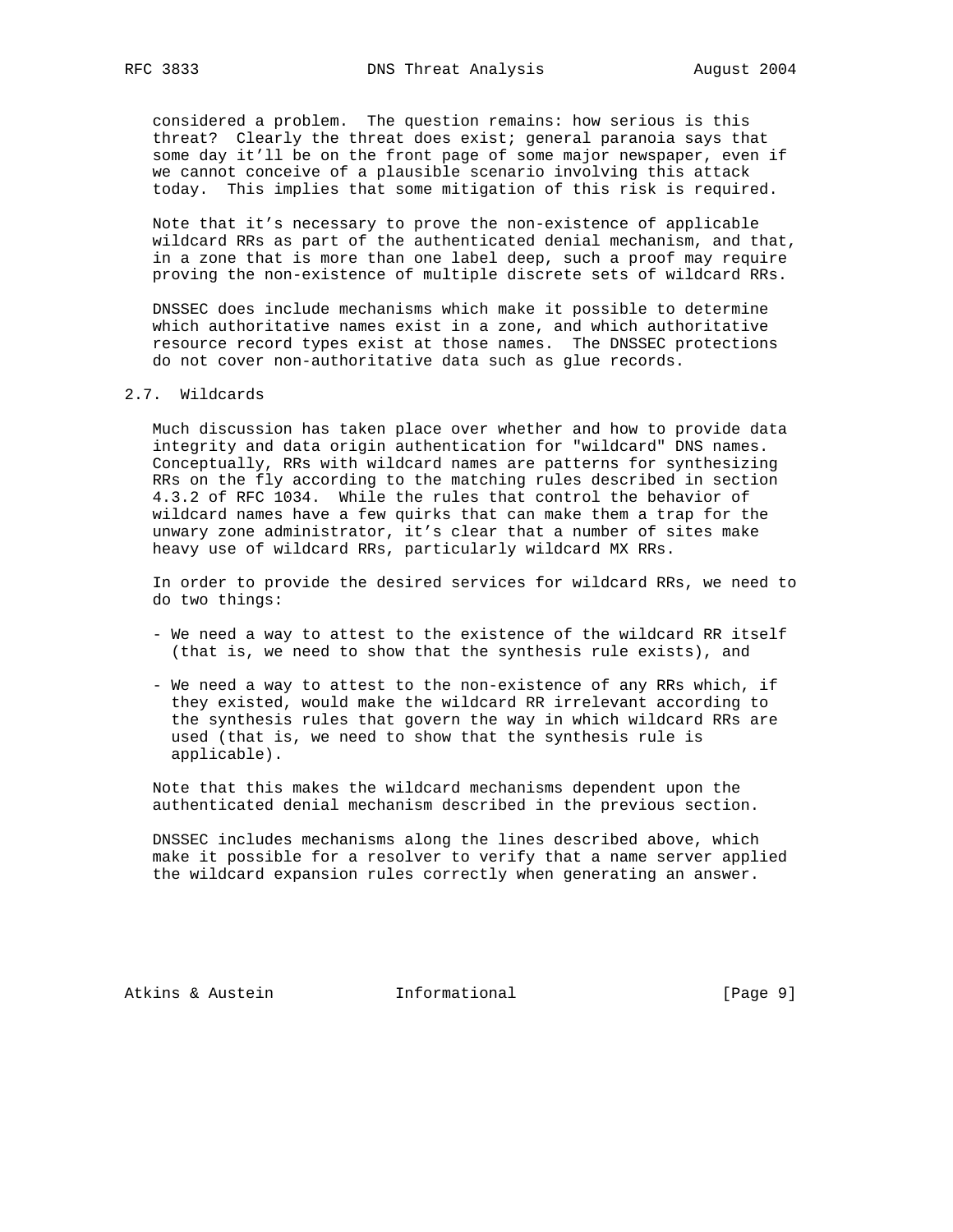## 3. Weaknesses of DNSSEC

DNSSEC has some problems of its own:

- DNSSEC is complex to implement and includes some nasty edge cases at the zone cuts that require very careful coding. Testbed experience to date suggests that trivial zone configuration errors or expired keys can cause serious problems for a DNSSEC-aware resolver, and that the current protocol's error reporting capabilities may leave something to be desired.
- DNSSEC significantly increases the size of DNS response packets; among other issues, this makes DNSSEC-aware DNS servers even more effective as denial of service amplifiers.
- DNSSEC answer validation increases the resolver's work load, since a DNSSEC-aware resolver will need to perform signature validation and in some cases will also need to issue further queries. This increased workload will also increase the time it takes to get an answer back to the original DNS client, which is likely to trigger both timeouts and re-queries in some cases. Arguably, many current DNS clients are already too impatient even before taking the further delays that DNSSEC will impose into account, but that topic is beyond the scope of this note.
- Like DNS itself, DNSSEC's trust model is almost totally hierarchical. While DNSSEC does allow resolvers to have special additional knowledge of public keys beyond those for the root, in the general case the root key is the one that matters. Thus any compromise in any of the zones between the root and a particular target name can damage DNSSEC's ability to protect the integrity of data owned by that target name. This is not a change, since insecure DNS has the same model.
- Key rollover at the root is really hard. Work to date has not even come close to adequately specifying how the root key rolls over, or even how it's configured in the first place.
- DNSSEC creates a requirement of loose time synchronization between the validating resolver and the entity creating the DNSSEC signatures. Prior to DNSSEC, all time-related actions in DNS could be performed by a machine that only knew about "elapsed" or "relative" time. Because the validity period of a DNSSEC signature is based on "absolute" time, a validating resolver must have the same concept of absolute time as the zone signer in order to determine whether the signature is within its validity period or has expired. An attacker that can change a resolver's opinion of the current absolute time can fool the resolver using expired

Atkins & Austein **Informational** [Page 10]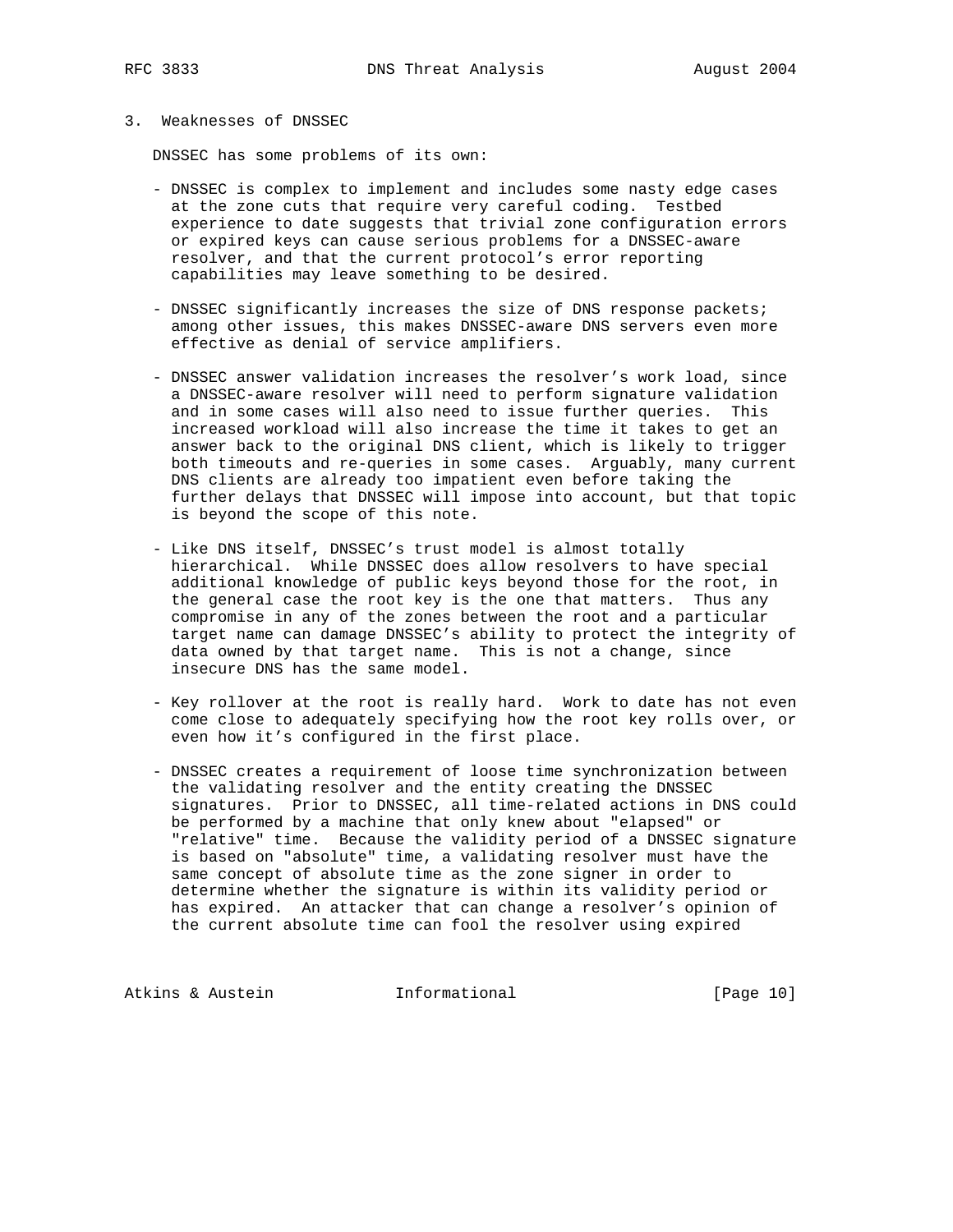signatures. An attacker that can change the zone signer's opinion of the current absolute time can fool the zone signer into generating signatures whose validity period does not match what the signer intended.

- The possible existence of wildcard RRs in a zone complicates the authenticated denial mechanism considerably. For most of the decade that DNSSEC has been under development these issues were poorly understood. At various times there have been questions as to whether the authenticated denial mechanism is completely airtight and whether it would be worthwhile to optimize the authenticated denial mechanism for the common case in which wildcards are not present in a zone. However, the main problem is just the inherent complexity of the wildcard mechanism itself. This complexity probably makes the code for generating and checking authenticated denial attestations somewhat fragile, but since the alternative of giving up wildcards entirely is not practical due to widespread use, we are going to have to live with wildcards. The question just becomes one of whether or not the proposed optimizations would make DNSSEC's mechanisms more or less fragile.
- Even with DNSSEC, the class of attacks discussed in section 2.4 is not easy to defeat. In order for DNSSEC to be effective in this case, it must be possible to configure the resolver to expect certain categories of DNS records to be signed. This may require manual configuration of the resolver, especially during the initial DNSSEC rollout period when the resolver cannot reasonably expect the root and TLD zones to be signed.
- 4. Topics for Future Work

 This section lists a few subjects not covered above which probably need additional study, additional mechanisms, or both.

4.1. Interactions With Other Protocols

 The above discussion has concentrated exclusively on attacks within the boundaries of the DNS protocol itself, since those are (some of) the problems against which DNSSEC was intended to protect. There are, however, other potential problems at the boundaries where DNS interacts with other protocols.

4.2. Securing DNS Dynamic Update

 DNS dynamic update opens a number of potential problems when combined with DNSSEC. Dynamic update of a non-secure zone can use TSIG to authenticate the updating client to the server. While TSIG does not scale very well (it requires manual configuration of shared keys

Atkins & Austein **Informational** [Page 11]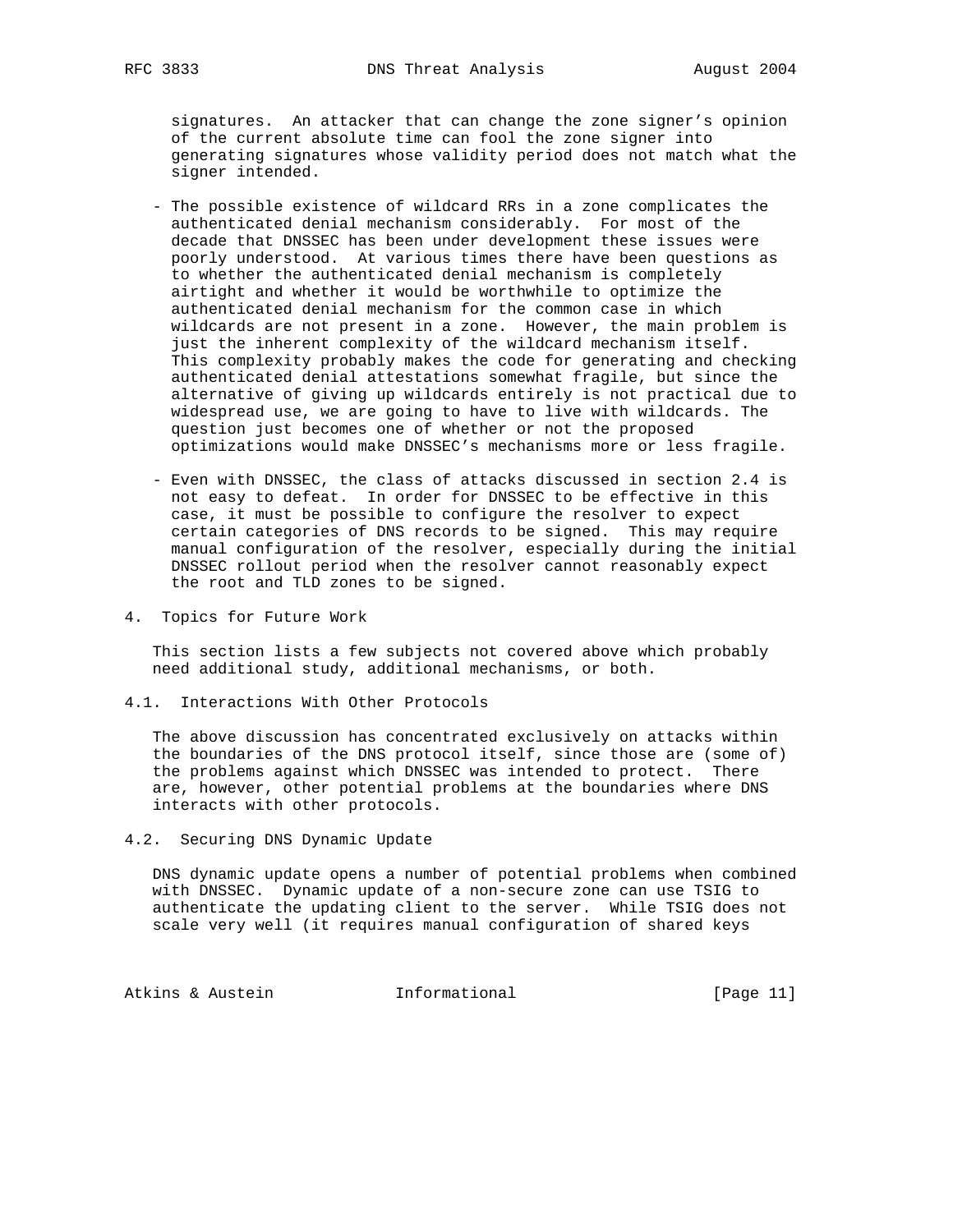between the DNS name server and each TSIG client), it works well in a limited or closed environment such as a DHCP server updating a local DNS name server.

 Major issues arise when trying to use dynamic update on a secure zone. TSIG can similarly be used in a limited fashion to authenticate the client to the server, but TSIG only protects DNS transactions, not the actual data, and the TSIG is not inserted into the DNS zone, so resolvers cannot use the TSIG as a way of verifying the changes to the zone. This means that either:

- a) The updating client must have access to a zone-signing key in order to sign the update before sending it to the server, or
- b) The DNS name server must have access to an online zone-signing key in order to sign the update.

 In either case, a zone-signing key must be available to create signed RRsets to place in the updated zone. The fact that this key must be online (or at least available) is a potential security risk.

 Dynamic update also requires an update to the SERIAL field of the zone's SOA RR. In theory, this could also be handled via either of the above options, but in practice (a) would almost certainly be extremely fragile, so (b) is the only workable mechanism.

 There are other threats in terms of describing the policy of who can make what changes to which RRsets in the zone. The current access control scheme in Secure Dynamic Update is fairly limited. There is no way to give fine-grained access to updating DNS zone information to multiple entities, each of whom may require different kinds of access. For example, Alice may need to be able to add new nodes to the zone or change existing nodes, but not remove them; Bob may need to be able to remove zones but not add them; Carol may need to be able to add, remove, or modify nodes, but only A records.

 Scaling properties of the key management problem here are a particular concern that needs more study.

## 4.3. Securing DNS Zone Replication

 As discussed in previous sections, DNSSEC per se attempts to provide data integrity and data origin authentication services on top of the normal DNS query protocol. Using the terminology discussed in [RFC3552], DNSSEC provides "object security" for the normal DNS query protocol. For purposes of replicating entire DNS zones, however, DNSSEC does not provide object security, because zones include unsigned NS RRs and glue at delegation points. Use of TSIG to

Atkins & Austein **Informational** [Page 12]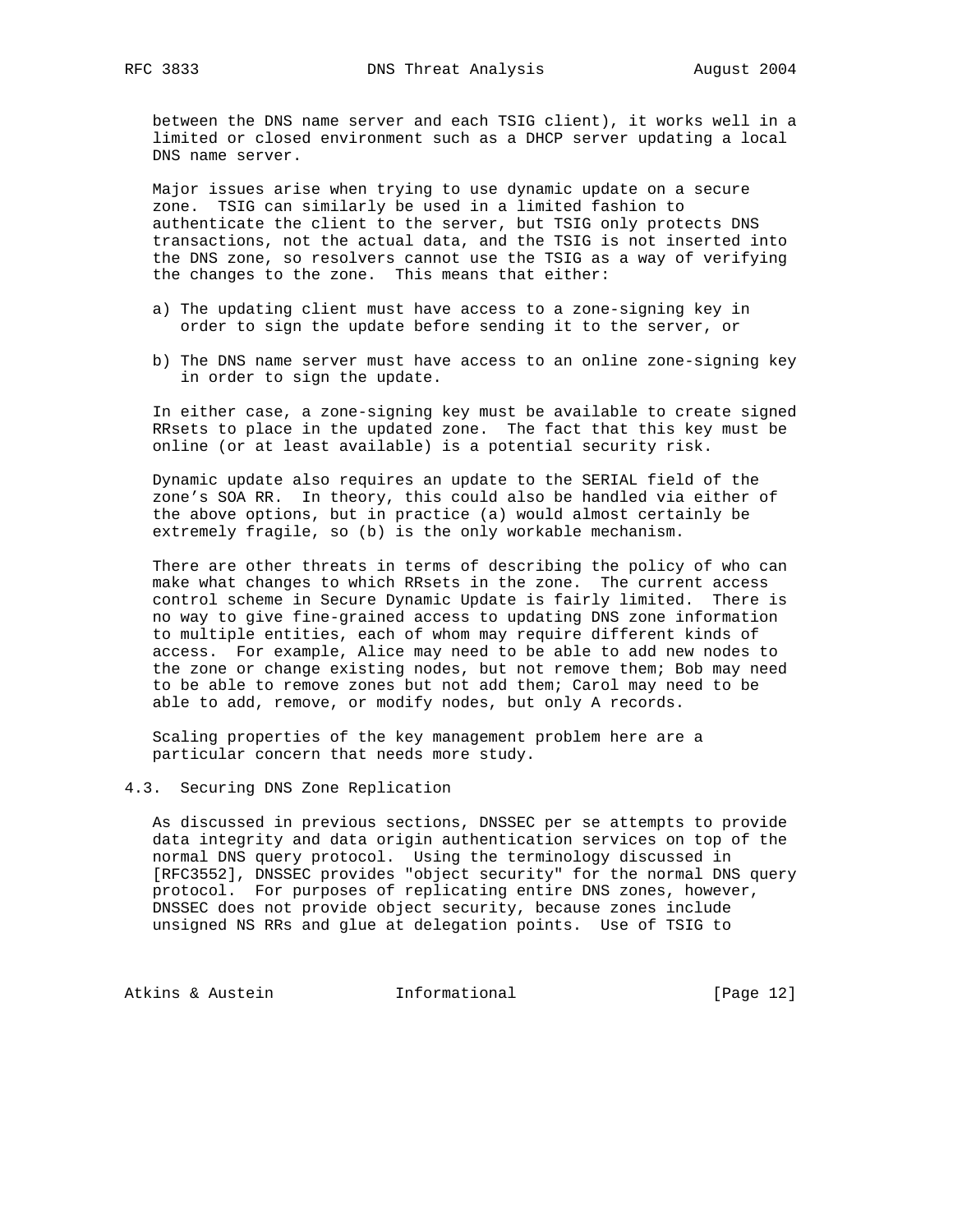protect zone transfer (AXFR or IXFR) operations provides "channel security", but still does not provide object security for complete zones. The trust relationships involved in zone transfer are still very much a hop-by-hop matter of name server operators trusting other name server operators rather than an end-to-end matter of name server operators trusting zone administrators.

 Zone object security was not an explicit design goal of DNSSEC, so failure to provide this service should not be a surprise. Nevertheless, there are some zone replication scenarios for which this would be a very useful additional service, so this seems like a useful area for future work. In theory it should not be difficult to add zone object security as a backwards compatible enhancement to the existing DNSSEC model, but the DNSEXT WG has not yet discussed either the desirability of or the requirements for such an enhancement.

### 5. Conclusion

 Based on the above analysis, the DNSSEC extensions do appear to solve a set of problems that do need to be solved, and are worth deploying.

## Security Considerations

 This entire document is about security considerations of the DNS. The authors believe that deploying DNSSEC will help to address some, but not all, of the known threats to the DNS.

## Acknowledgments

 This note is based both on previous published works by others and on a number of discussions both public and private over a period of many years, but particular thanks go to

 Jaap Akkerhuis, Steve Bellovin, Dan Bernstein, Randy Bush, Steve Crocker, Olafur Gudmundsson, Russ Housley, Rip Loomis, Allison Mankin, Paul Mockapetris, Thomas Narten Mans Nilsson, Pekka Savola, Paul Vixie, Xunhua Wang,

Atkins & Austein **Informational** [Page 13]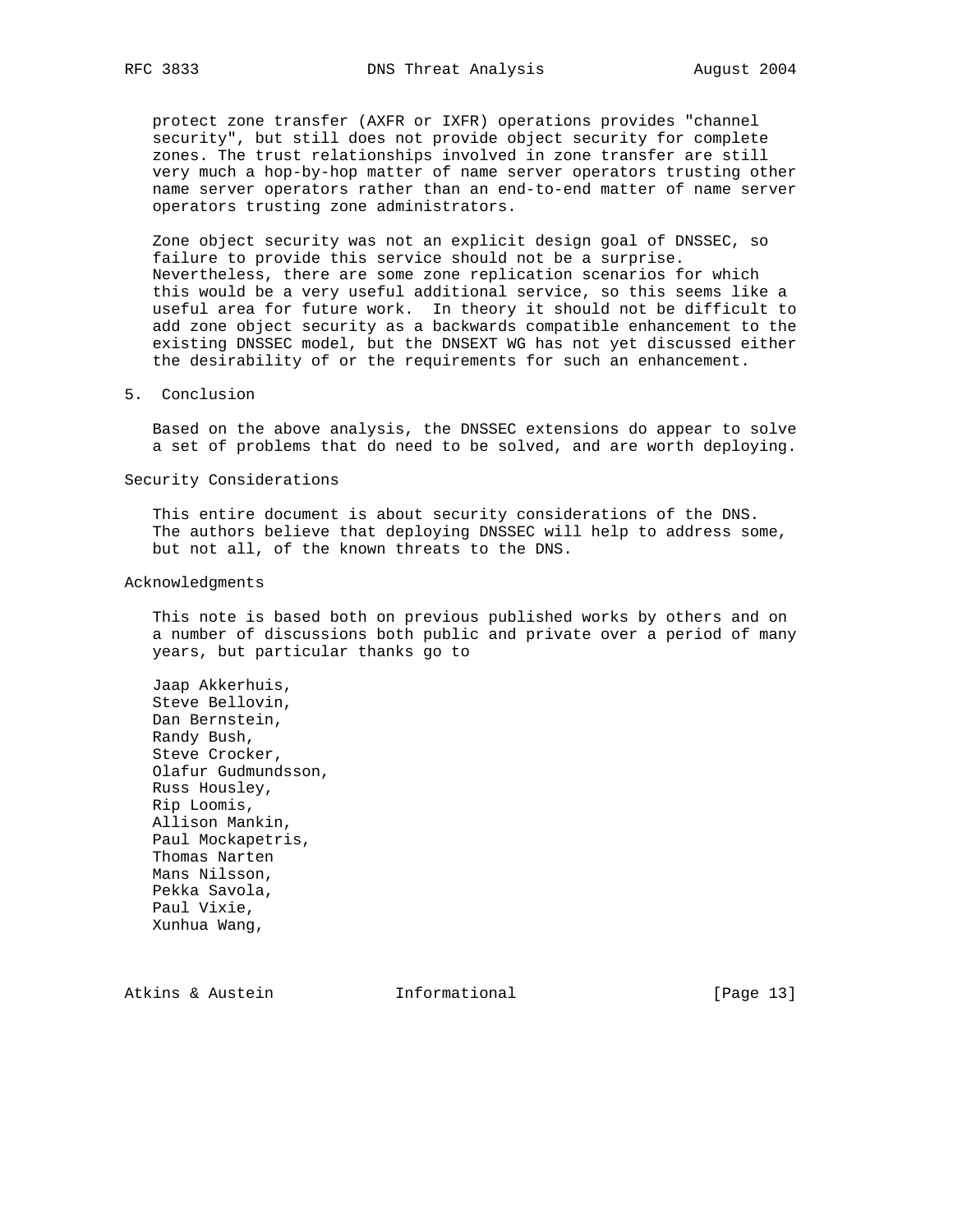and any other members of the DNS, DNSSEC, DNSIND, and DNSEXT working groups whose names and contributions the authors have forgotten, none of whom are responsible for what the authors did with their ideas.

 As with any work of this nature, the authors of this note acknowledge that we are standing on the toes of those who have gone before us. Readers interested in this subject may also wish to read [Bellovin95], [Schuba93], and [Vixie95].

Normative References

- [RFC1034] Mockapetris, P., "Domain names concepts and facilities", STD 13, RFC 1034, November 1987. [RFC1035] Mockapetris, P., "Domain names - implementation and specification", STD 13, RFC 1035, November 1987. [RFC1123] Braden, R., "Requirements for Internet Hosts - Application and Support", STD 3, RFC 1123, October 1989. [RFC2181] Elz, R. and R. Bush, "Clarifications to the DNS Specification", RFC 2181, July 1997. [RFC2308] Andrews, M., "Negative Caching of DNS Queries (DNS NCACHE)", RFC 2308, March 1998. [RFC2671] Vixie, P., "Extension Mechanisms for DNS (EDNS0)", RFC 2671, August 1999. [RFC2845] Vixie, P., Gudmundsson, O., Eastlake 3rd, D., and B. Wellington, "Secret Key Transaction Authentication for DNS (TSIG)", RFC 2845, May 2000. [RFC2930] Eastlake 3rd, D., "Secret Key Establishment for DNS (TKEY RR)", RFC 2930, September 2000. [RFC3007] Wellington, B., "Secure Domain Name System (DNS) Dynamic Update", RFC 3007, November 2000.
- [RFC2535] Eastlake 3rd, D., "Domain Name System Security Extensions", RFC 2535, March 1999.

Atkins & Austein **Informational** [Page 14]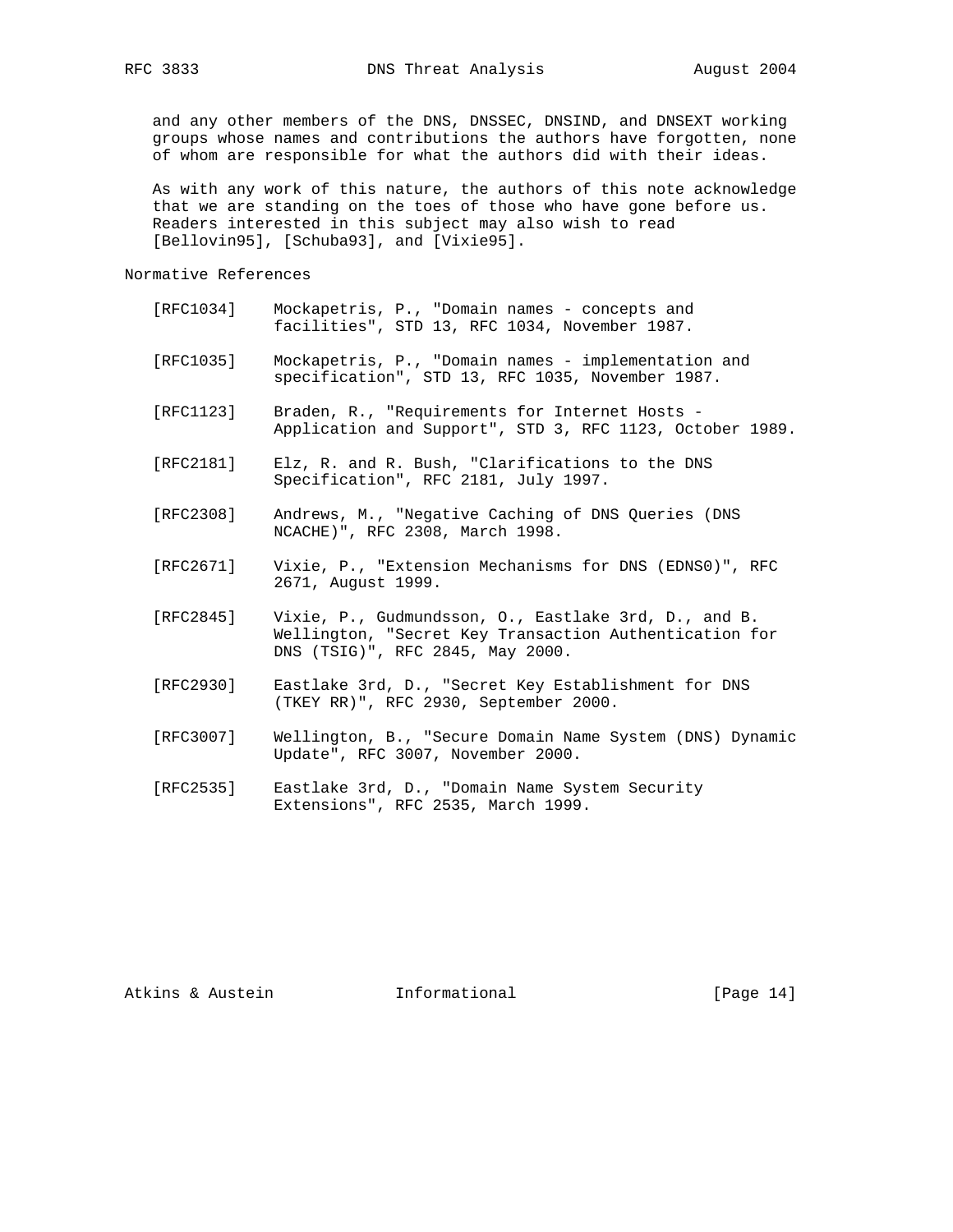Informative References

- [RFC3552] Rescorla, E. and B. Korver, "Guidelines for Writing RFC Text on Security Considerations", BCP 72, RFC 3552, July 2003.
- [Bellovin95] Bellovin, S., "Using the Domain Name System for System Break-Ins", Proceedings of the Fifth Usenix Unix Security Symposium, June 1995.
- [Galvin93] Design team meeting summary message posted to dns security@tis.com mailing list by Jim Galvin on 19 November 1993.
- [Schuba93] Schuba, C., "Addressing Weaknesses in the Domain Name System Protocol", Master's thesis, Purdue University Department of Computer Sciences, August 1993.
- [Vixie95] Vixie, P, "DNS and BIND Security Issues", Proceedings of the Fifth Usenix Unix Security Symposium, June 1995.

Authors' Addresses

 Derek Atkins IHTFP Consulting, Inc. 6 Farragut Ave Somerville, MA 02144 USA

EMail: derek@ihtfp.com

 Rob Austein Internet Systems Consortium 950 Charter Street Redwood City, CA 94063 USA

EMail: sra@isc.org

Atkins & Austein **Informational** [Page 15]